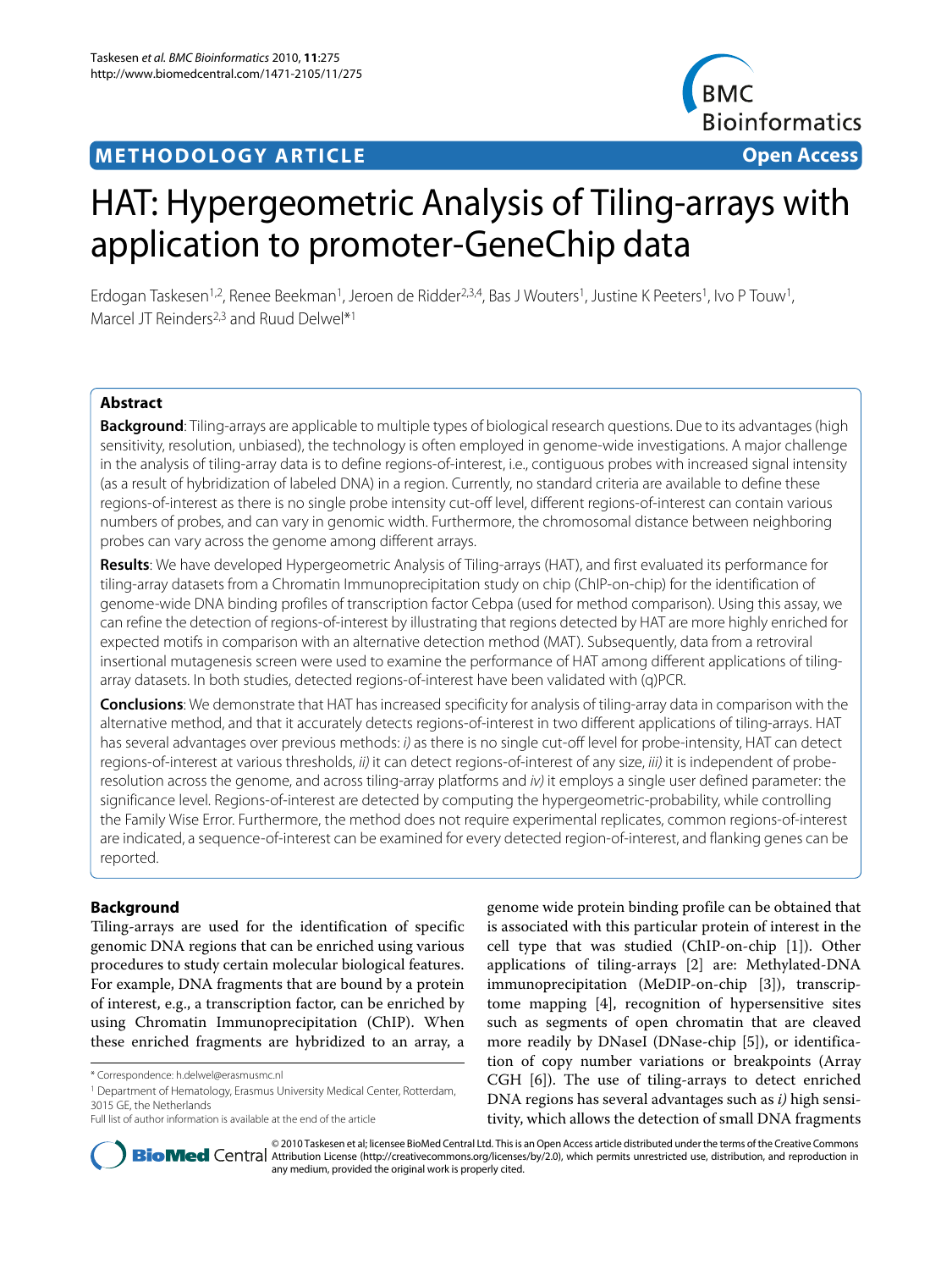<span id="page-1-0"></span>

associating with rare molecules and, *ii)* high probe-resolution, which results in accurate acquisition of unbiased data.

A tiling-array is an array of short DNA fragments, which represent 'probes' that cover the entire genome, or contigs of the genome. The hybridization of labeled DNA to an array (for example DNA enriched using ChIP), will produce a quantitative signal intensity for each probe. Multiple contiguous probes with increased signal intensity across a particular genomic region, is a putative region-of-interest, and suggests the presence of a protein binding site.

As there are no standard criteria to accurately define a region-of-interest, a major challenge in the analysis of tiling-array data is to define such a region, and discriminate a positive signal from non-specific signals [[7\]](#page-10-6). Defining regions-of-interest requires intensity thresholds on continuous probe intensity levels. Following this, the decision of the number of consecutive probes above the threshold needs to be made before a region-of-interest is called. This threshold, and the number of probes above the threshold, directly influence the size of the region-ofinterest that can be detected. As biologically relevant regions may vary in intensity, employing a single threshold is insufficient. Additionally, as the probe-resolution varies across the genome, and across different tiling-array platforms, choosing a fixed number of consecutive probes as a region-of-interest is also inadequate. Various methods have been developed to detect regions-of-interest in ChIP-on-chip data such as Welch t-test, HMM, TileMap, MAT, Mixture model approach, CMARRT, Starr and Ringo [[8-](#page-10-7)[15\]](#page-10-8). MAT (Model-based analysis of tiling-arrays for ChIP-chip) [[11](#page-10-9)] is one of the most cited methods for analyzing ChIP-on-chip data and it has been shown to outperform Welch t-test, HMM and TileMap [[8](#page-10-7)[-10](#page-10-10)]. MAT uses various user-defined parameters to model a region-of-interest, such as maximum bandwidth, maximum gap size between probes, the minimum number of probes in a region and the use of a fixed threshold. A major limitation of this method is that it assumes a uniform probe-resolution across the genome, and depends on many user-defined parameters.

Here, we propose a statistical framework (HAT: Hypergeometric Analysis of Tiling-arrays) to identify regionsof-interest in tiling-array data. HAT has several advantages over previous methods including MAT: *i)* as there is no single cut-off level for probe-intensity, HAT can detect regions-of-interest for a large number of thresholds, *ii)* it can detect regions-of-interest of any size, *iii)* it is independent of probe-resolution across the genome and across tiling-array platforms and *iv)* it employs only a single user defined parameter: the significance level. HAT can be seen as a generalization of the transcript discovery approach used in Bertone *et al* [[4\]](#page-10-3).

A detailed description of our framework (Figure [1](#page-1-0)) can be found in the method section. Briefly, instead of a single probe-intensity cut-off level, HAT evaluates a large number of thresholds. Each threshold transforms the continuous signal intensity levels into discrete calls for each probe; referred to as positive probes where the probe intensity exceeds the threshold, and negative probes where it does not. In order to define regions-of-interest, all probes within the window of each positive probe are evaluated and the *p*-value is defined based on the ratio of both positive and negative probes using the hypergeometric distribution. To detect regions-of-interest of any size, the width of the window is also varied across all relevant window widths, where a relevant window is defined by the expected fragment size in the experimental procedure (e.g., due to sonication). The resulting regions-ofinterest for each setting of the threshold and each window width are combined by taking the union of the significant window positions. The Family Wise Error (FWE) is controlled by employing a Bonferroni correction.

We have used two datasets using promoter tiling-arrays to evaluate HAT. In the first assay, tiling-array data was employed to identify genome-wide DNA binding profiles of the transcription factor Cebpa, in a cell line model.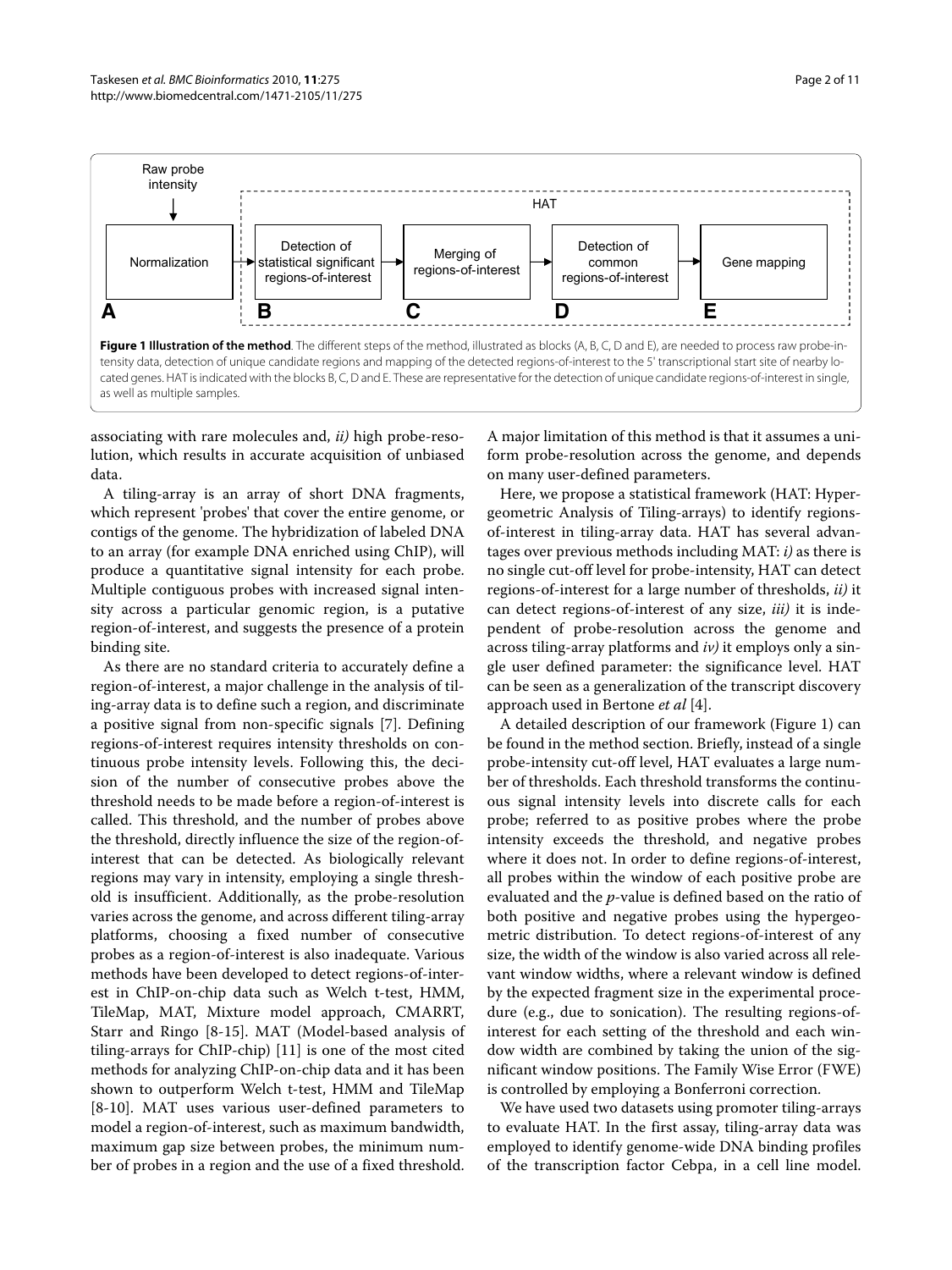Using these data, we have shown that although HAT detected fewer regions-of-interest than MAT, the detected regions are more highly enriched for CEBP binding motifs, and include known Cebpa target genes. In the second experiment, a retroviral insertional mutagenesis assay, HAT identified novel putative transforming loci that may play a role in tumor development. Two of these loci were subsequently validated using PCR.

HAT can also detect and compare regions-of-interest across multiple samples. Each sample is analyzed independently, but when multiple samples within one experiment are used, detected regions-of-interest at the same genomic location among different samples are combined into 'common regions-of-interest', thereby increasing the confidence. In addition, HAT can incorporate sequence information for the detection of pre-defined sequences (e.g., binding location within or near the region). These are highlighted in the graphical output for every detected region-of-interest and indicated in the output file.

## **Results and Discussion**

#### **Data**

Two distinct experimental datasets were used in this study: ChIP-on-chip data derived from an inducible Cebpa expressing myeloid cell line model and data obtained from genomic DNA from retrovirus induced murine leukemias. Data were generated using the Affymetrix GeneChip Mouse Promoter 1.0 Array. This chip generates 4.6 million perfect match probes over 28000 mouse promoter regions. Promoter regions cover 6 Kb upstream to 2.5 Kb downstream of 5' transcription start sites. Each probe has a size of 25 nt.

## **Detection of regions-of-interest for cebpa chromatin immunoprecipitation by applying HAT**

To compare different methods and to analyze the promoter array data, we made use of a dataset that was obtained from a ChIP of beta-estradiol induced Cebpa in a myeloid cell line, 32D, followed by promoter array hybridizations. The data were used to examine the validity of detected regions-of-interest in two ways: *i)* at the 'CCAAT' binding level; Cebpa interacts with the nucleotide sequence 'CCAAT' within the promoter regions represented on the chip, therefore CEBP binding motifs are expected to be enriched, and *ii)* at the gene level; examination of the presence of known Cebpa target genes, by taking the genes flanking the detected regionof-interest into account. Furthermore, one selected region-of-interest was validated by Real Time Quantitative PCR (qPCR).

The experimental setup was as follows: clones were derived from a myeloid cell line model (32D), that expresses either beta-estradiol inducible Cebpa-ER (3 clones) or control ER (2 clones). Chromatin immunopre-

cipitations were carried out using an antibody directed against ER in the beta-estradiol treated cells and the DNA obtained from these cells, after immunoprecipitation, was hybridized to Affymetrix promoter chips.

For method comparison we used Model-based analysis of tiling-arrays for ChIP-chip (MAT), with the default parameters for the detection of regions-of-interest (bandwidth of 300 bp; resulting in 2\*bandwidth probe positions, 300 bp of maximum gap size between positive probes, minimum of 8 probes for MAT-score, and enriched fragments at the  $1 \times 10^{-5}$  significance level). The default settings agree with the average sonicated fragment sizes, being 600 bp, and the distance between two consecutive probes being approximately 35 bp. Using the default criteria in MAT, 4784 unique regions-of-interest were detected in at least one of the 32D-Cebpa-ER clones  $(n = 3)$  and absent in control samples 32D-ER  $(n = 2)$ . Using HAT, the same significance level and maximum fragment size  $(1 \times 10^{-5}$  and 600 bp respectively) were chosen to detect statistically significant regions-of-interest. Applying these parameters, 1679 statistically significant regions-of-interest were detected in any of the 32D-Cebpa-ER clones; 80% (1318) of these regions were detected in two or more clones (common regions-ofinterest). This corresponds to 856 unique chromosomal regions-of-interest. HAT detected approximately one fifth of the regions-of-interest in comparison with MAT for the same significance level, and 99.9% (855) of these unique detected regions in HAT overlapped with the regions detected by MAT (Figure [2](#page-3-0)).

To investigate the validity of these detected regions-ofinterest (for both HAT and MAT) on the sequence level, a motif enrichment analysis was performed. This was carried out using the Cis-regulatory Element Annotation System (CEAS [\[16\]](#page-10-11)), where a *p*-value is computed for each known motif, and the motifs that are significantly enriched in the regions-of-interest are reported. The top 10 enriched motifs are indicated in Table 1 for both methods. These data showed that HAT detects regions that are highly enriched for the CEBP motif binding sites, whereas MAT does not show a clear enrichment for these sites. Note that the detected regions-of-interest by HAT, are a subset of MAT.

To investigate detected regions-of-interest based on their flanking genes, regions-of-interest were mapped to the closest 5' transcriptional start site of a gene. Mapping is applied on the forward and reverse DNA strands, with a maximum distance of 300 kb up- and down-stream (NCBI murine genome build 36). This resulted in 2174 unique genes for the 856 unique detected regions-ofinterest using HAT (10.7% out of the total set of unique genes present in mouse). These mouse genes were subsequently overlayed with 169 known homologous human Cebpa target genes (derived from Ingenuity Pathway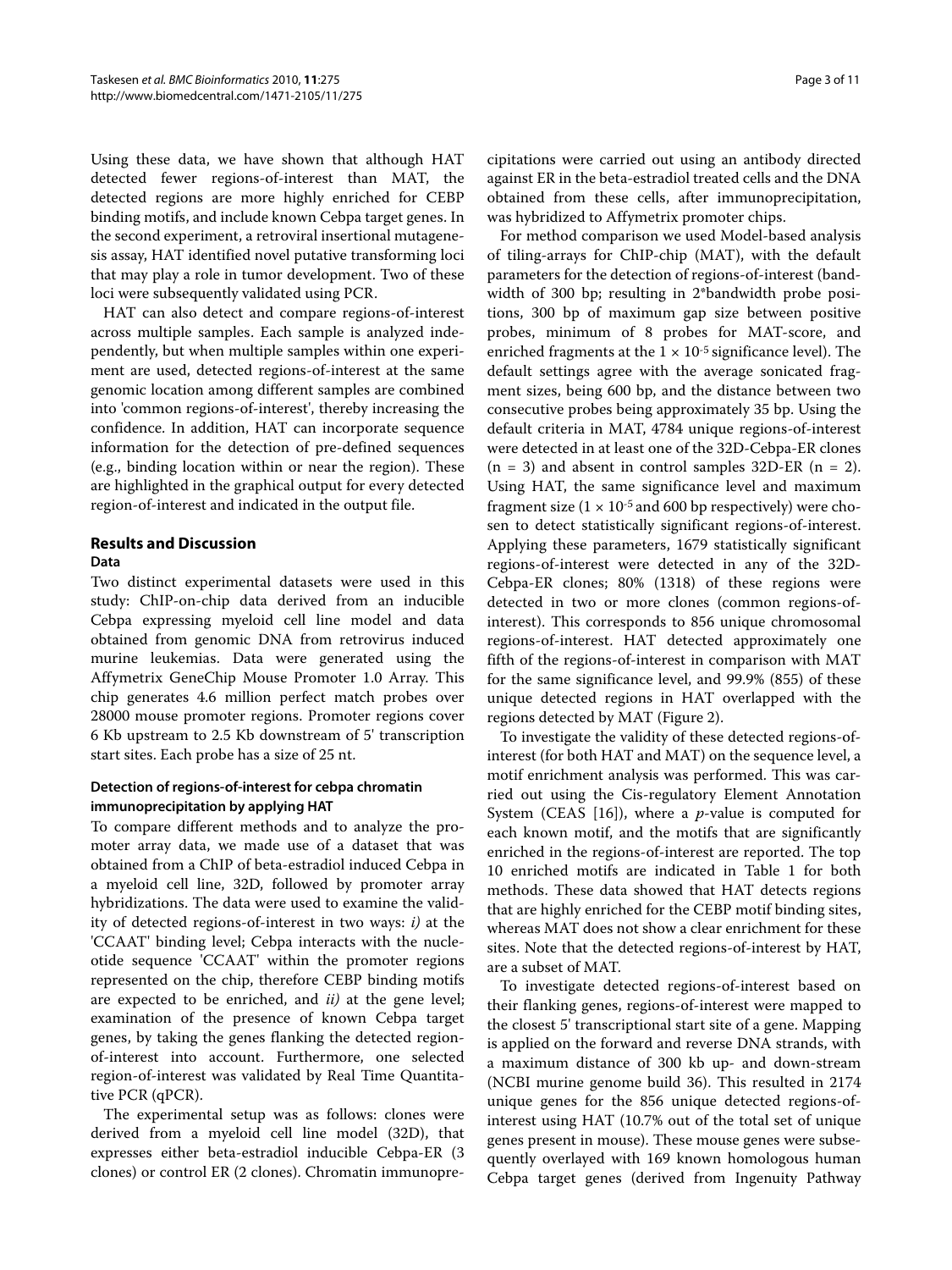<span id="page-3-0"></span>

Analysis, IPA), demonstrating that 40 Cebpa target genes being detected by HAT ( $p \leq 4 \times 10^{-7}$ ) and 86 by MAT ( $p \leq$  $3 \times 10^{-5}$ ). Note that MAT has detected approximately five times more regions-of-interest (4784) resulting in 7238

unique genes (35.8% out of the total set of unique genes present in mouse). Some of the detected Cebpa target genes have previously been described, such as: *myc*, *hp*, *mpo* and *il6ra* [[17-](#page-10-12)[20\]](#page-10-13). Enrichment of the *il-6 receptor alpha* (*il6ra*) transcriptional start site (Figure [3\)](#page-4-0) was subsequently validated by qPCR.

An alternative comparison can be performed using the number of regions-of-interest, instead of the significance level. For HAT; 856 unique regions-of-interest were detected with a significance level  $\alpha = 1 \times 10^{-5}$ . To gain approximately the same number of regions-of-interest using MAT, we would need to set the  $\alpha$  level at  $1 \times 10^{-19}$ , resulting in 893 regions-of-interest. The regions-of-interest detected by HAT showed 84% (718/856) overlap with MAT whereas the overlap of detected regions of MAT with HAT was 83% (742/893). Both methods show a high enrichment for the CEBP binding motifs. Comparing the detected regions-of-interest with respect to MAT (4827 for  $\alpha = 1 \times 10^{-5}$ , we need to set the  $\alpha$  level higher than 0.05 in HAT, but this may compromise the reliability of detected regions-of-interest. For this reason, we have set the *α* level at 0.05 and hereby detected 1910 unique regions-of-interest. These were highly enriched for CEBP binding motifs based on the motif enrichment analysis (Table [2](#page-5-0)), whereas the detected regions-of-interest by MAT were not highly enriched for CEBP binding motifs (Table 1). The regions-of-interest detected by HAT showed 98% (1879/1910) overlap with MAT whereas the overlap of detected regions of MAT with HAT was 39% (1874/4784).

In addition, the HAT and MAT results were also compared with the detected regions of Starr [\[14\]](#page-10-14). Starr imple-

|                | <b>MAT</b>        |             |             |            | <b>HAT</b>       |             |             |                 |
|----------------|-------------------|-------------|-------------|------------|------------------|-------------|-------------|-----------------|
| Nr             | Motif             | <b>Hits</b> | Fold-change | p-value    | Motif            | <b>Hits</b> | Fold-change | <i>p</i> -value |
| 1              | AP2alpha          | 9735        | 1.606       | 0.0        | M00117.CEBPbeta  | 1532        | 2.325       | 2.837E-185      |
| 2              | $E$ <sub>-1</sub> | 5380        | 1.707       | 9.226E-286 | M00770.CEBP      | 3076        | 1.766       | 2.229E-183      |
| 3              | M00470.AP-2 gamma | 5938        | 1.641       | 1.823E-274 | M00912.C-EBP     | 3036        | 1.715       | 1.309E-164      |
| 4              | M00109.CEBPbeta   | 6170        | 1.617       | 3.519E-269 | <b>CEBP</b>      | 1928        | 1.965       | 1.886E-157      |
| 5.             | M00695.ETF        | 3449        | 1.885       | 3.049E-250 | M00116.CEBPalpha | 2689        | 1.722       | 4.296E-148      |
| 6              | M00025.Elk-1      | 2979        | 1.949       | 1.763E-237 | M00109.CEBPbeta  | 1278        | 2.161       | 2.349E-132      |
| $\overline{7}$ | M00446.Spz1       | 4863        | 1.665       | 3.901E-237 | M00190.CEBP      | 2402        | 1.719       | 9.670E-132      |
| 8              | M00008.Sp1        | 5135        | 1.625       | 1.038E-228 | M00098.Pax-2     | 1799        | 1.578       | 8.565E-73       |
| 9              | E74A              | 3635        | 1.691       | 7.076E-188 | M00496.STAT1     | 1909        | 1.545       | 8.877E-71       |
| 10             | M00771.ETS        | 3756        | 1.674       | 2.374E-187 | M00971.Ets       | 1917        | 1.508       | 4.418E-64       |

**Table 1: Motif enrichment analysis.**

The top 10 motifs enriched in the detected regions-of-interest ( $a = 1 \times 10^{-5}$ ) by HAT and MAT for the *cebpa*-study (ChIP-on-chip). Among the top 10 motifs enriched in the regions-of-interest detected with HAT, seven contained the CEBP binding motif whereas for MAT, only one contained the CEBP binding motif. For each reported motif, the number of hits within the regions-of-interest are counted, their fold change computed, and the p-value derived using the binomial test.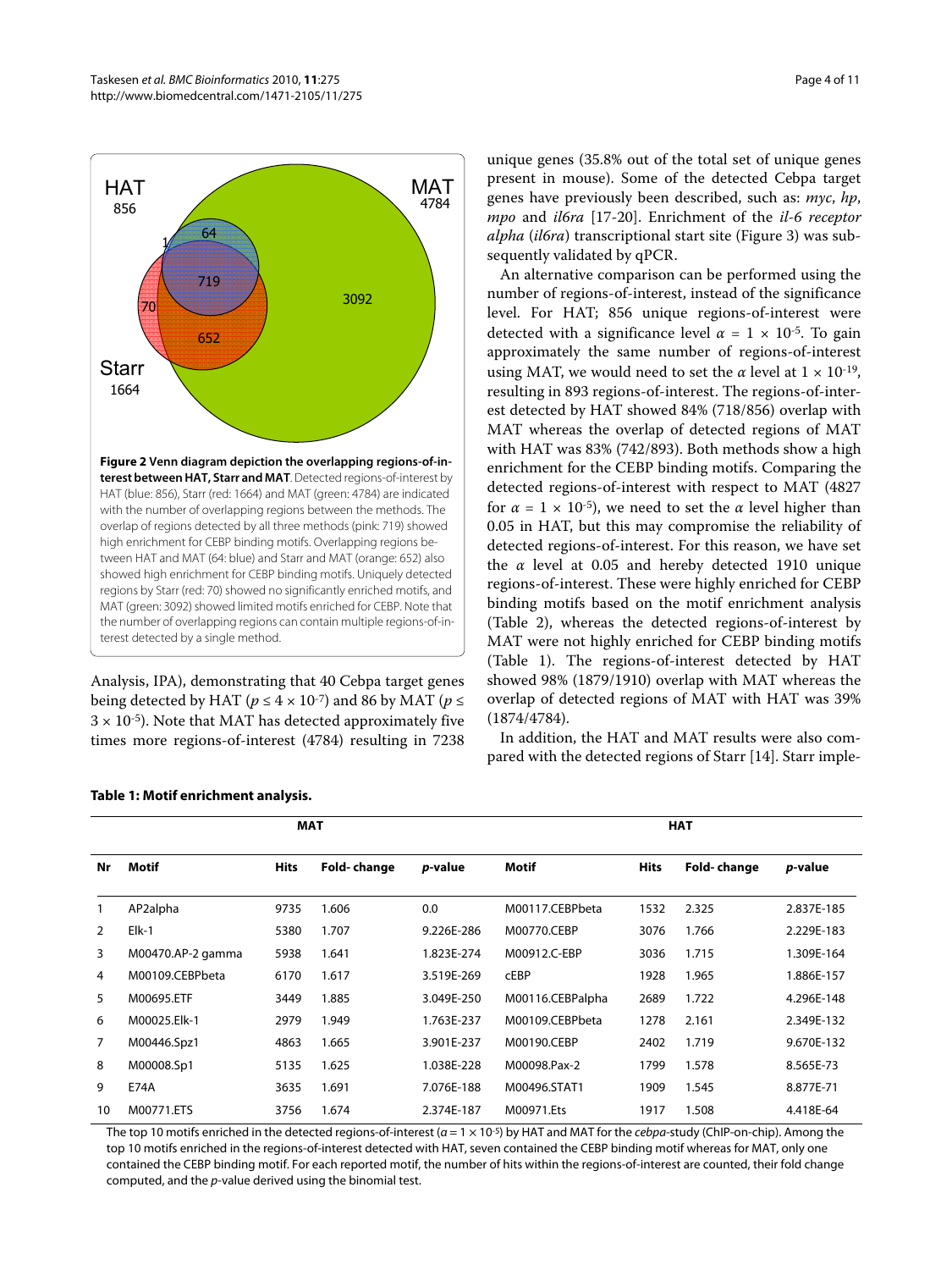

<span id="page-4-0"></span>

ments the CMARRT algorithm [\[13](#page-10-15)] and thereby incorporates the correlation structure for the identification of regions-of-interest in tiling-array data. For the detection of regions-of-interest, we have utilized similar parameter settings (fragment size = 600 bp, minimum number of probes in a region = 8 and  $\alpha = 1 \times 10^5$ ) as used in HAT and MAT. Using these parameter settings, Starr detected 1664 regions-of-interest and showed high enrichment for CEBP binding motifs (Additional file [1](#page-10-16): Supplemental Table S1). Following this, we have examined the overlap of regions-of-interest detected by all methods as depicted in Figure [2.](#page-3-0) All regions-of-interest detected by HAT (except one) were also detected by MAT alone or together with Starr (64 and 791 respectively). Note that the number of overlapping regions can contain multiple regions-of-interest detected by a single

method. To asses the validity of the detected regions-ofinterest by HAT, Starr and MAT, we have examined the enrichment for CEBP binding motifs for the different parts in the Venn diagram, depicted as different colors in Figure [2](#page-3-0) (blue, red, green, orange and pink). High enrichment for CEBP motifs are found for; *i)* the overlap of HAT with the other two methods (pink: 719), *ii)* the overlap of HAT with MAT (blue: 64) and, *iii)* the overlap between Starr and MAT (orange: 652). No significant enriched motifs are found in the regions detected only by Starr (red: 70) and limited motifs are enriched for CEBP in the regions detected only by MAT (green: 3092). Therefore we can conclude that HAT had the highest specificity as it was able to detect regions-of-interest highly enriched for CEBP binding motifs.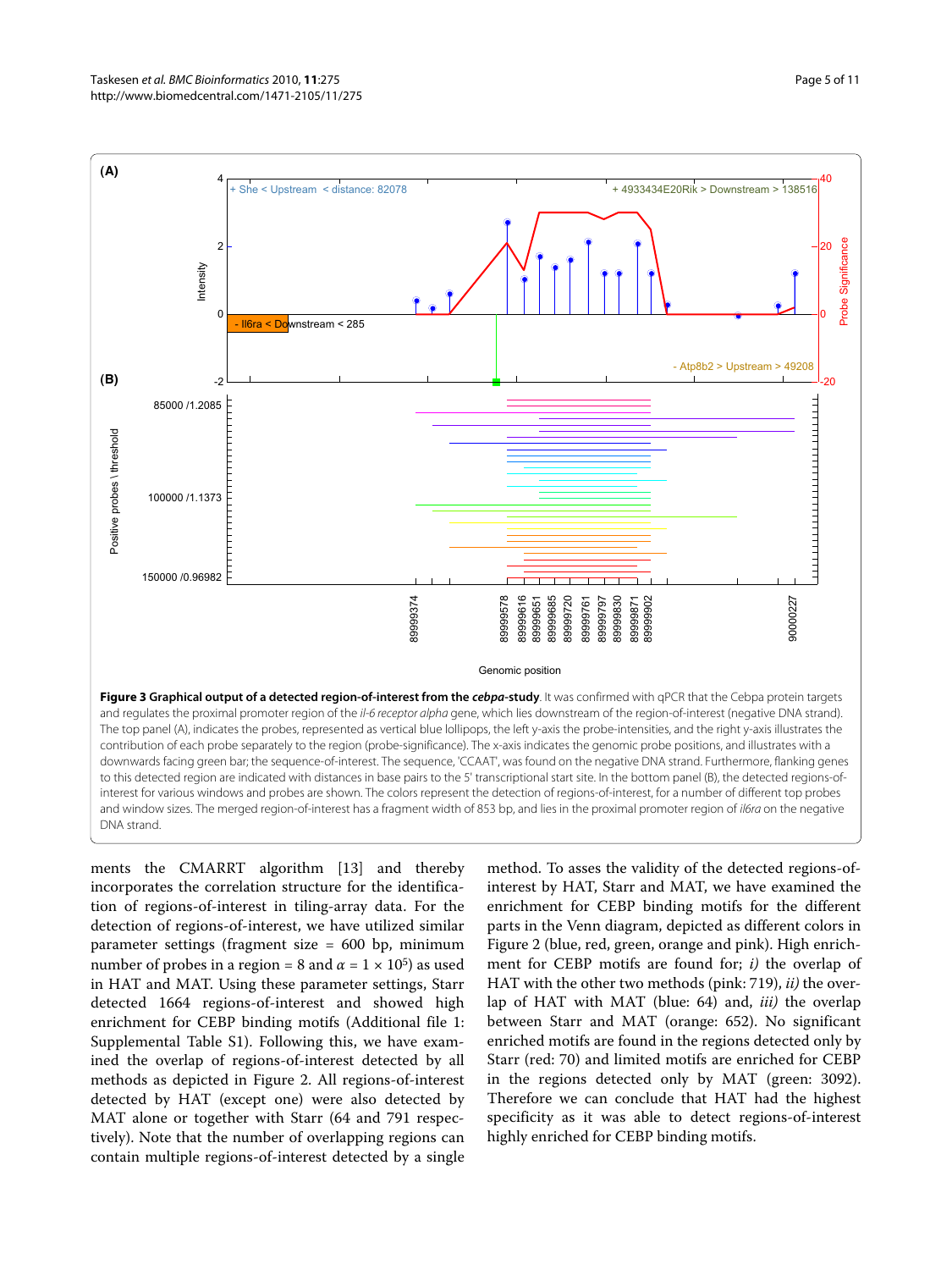| Nr | Motif            | <b>Hits</b> | <b>Fold Change</b> | p-value    |
|----|------------------|-------------|--------------------|------------|
|    |                  |             |                    |            |
|    | M00117.CEBPbeta  | 3236        | 2.082              | 6.187E-304 |
| 2  | M00770.CEBP      | 6688        | 1.628              | 8.947E-299 |
| 3  | M00912.C-EBP     | 6609        | 1.583              | 6.697E-265 |
| 4  | M00116.CEBPalpha | 5858        | 1.591              | 1.121E-239 |
| 5  | cEBP             | 4068        | 1.758              | 1.875E-238 |
| 6  | M00190.CEBP      | 5245        | 1.592              | 2.814E-215 |
| 7  | M00716.ZF5       | 3927        | 1.706              | 2.121E-208 |
| 8  | M00109.CEBPbeta  | 2645        | 1.896              | 3.059E-195 |
| 9  | M00098.Pax-2     | 4355        | 1.619              | 1.761E-191 |
| 10 | M00428.E2F-1     | 4374        | 1.572              | 4.665E-171 |

#### <span id="page-5-0"></span>**Table 2: HAT: Motif enrichment analysis using**  $\alpha = 0.05$ **.**

The top 10 motifs enriched in the 1910 detected regions-of-interest using HAT ( $a = 0.05$ ) in the *cebpa*-study. There is a high enrichment for binding motif CEBP. For each reported motif, the number of hits within the regions-of-interest are counted, their fold change computed, and the p-value derived using the binomial test.

#### **Detection of retroviral insertion sites by HAT**

Retroviral Integration Mutagenesis (RIM) in mice is a powerful tool to identify new genes playing an important role in oncogenesis. Mice are injected with retroviruses that potentially integrate into the murine genome upon infection. Viral integration can lead to gene deregulation, and depending on the genes affected, tumors may develop. Genes located proximal to viral integration sites are potentially oncogenic, leading to tumor development. Genomic regions that have been targeted by proviral DNA in multiple tumors are called common viral integration sites (VIS), and are likely driving tumor development. Using retroviral insertional mutagenesis, many oncogenes have been identified using large sequencing screens in multiple tumors [\[21](#page-10-17)-[24\]](#page-10-18). We hypothesise that within tumors, genes may be silenced as a result of proviral integration caused by hypermethylation of the CpGs in the viral long terminal repeat, and subsequently in the promoters of their target genes. The identification of methylated genes by means of retroviral insertional mutagenesis may be studied by Methyl-DNA immunopreciptitation (MeDIP-on-chip), followed by inverse PCR, using long terminal repeat (LTR) specific primers. After combining these two technologies, we hybridized samples to Affymetrix promoter chips to identify genomic locations involved in viral integration that potentially harbour new tumor suppressor genes (TSG).

Regions-of-interest within this dataset differ from the *cebpa*-study as they have; *i)* a higher variability in fragment sizes and, *ii)* contain specific sequences within the identified regions. Therefore these data are used to examine the performance and broad applicability of HAT among different applications of tiling-array data. Using HAT, we have identified candidate TSGs in mouse tumors by considering regions with a maximum fragment size of 1000 bp and a significance level  $\alpha = 0.05$ . With these parameters, we detected 15 methylated Viral Integration Sites (mVIS); of which one appeared to be a common methylated VIS (cmVIS) among two samples (Figure [4\)](#page-6-0).

Besides the detection of candidate regions based on a statistical framework, we have attached additional mouse genomic sequence information (MM8) to the model, in order to determine the sequence-of-interest based on the restriction enzyme used in the inverse PCR. Within this assay, a restriction enzyme (DpnII) will cleave DNA at sequence 'GATC', within the integrated viral sequence and the flanking genome. Note that because of this property, it is expected that every detected region must contain a nearby restriction site, which can easily be verified with HAT. HAT showed that all detected mVISs contain a nearby restriction site, conforming specificity of the identified region as being a viral insertion site. For PCR validation of the method, two mVISs were selected based on their location to a nearby 5' transcriptional start site, and confirmed. One of the validated regions is illustrated in Figure [5.](#page-7-0)

#### **Extended applications of HAT**

The scope of this method is not limited to the presented studies (i.e., detecting transcription factor binding sites and DNA methylated regions). Moreover, we have successfully applied HAT for the detection of regions enriched for histone modifications such as, trimethylation of histone 3 at lysine 4 or lysine 27 (H3K4 me3 and H3K27 me3) (data not shown). Some of the detected regions-of-interest were selected for further validation and confirmed by qPCR. Regarding tiling-array data spanning the entire genome [\[25](#page-10-19)] (e.g., RNA transcript mapping data [[4\]](#page-10-3)), we do not expect changes in algorithm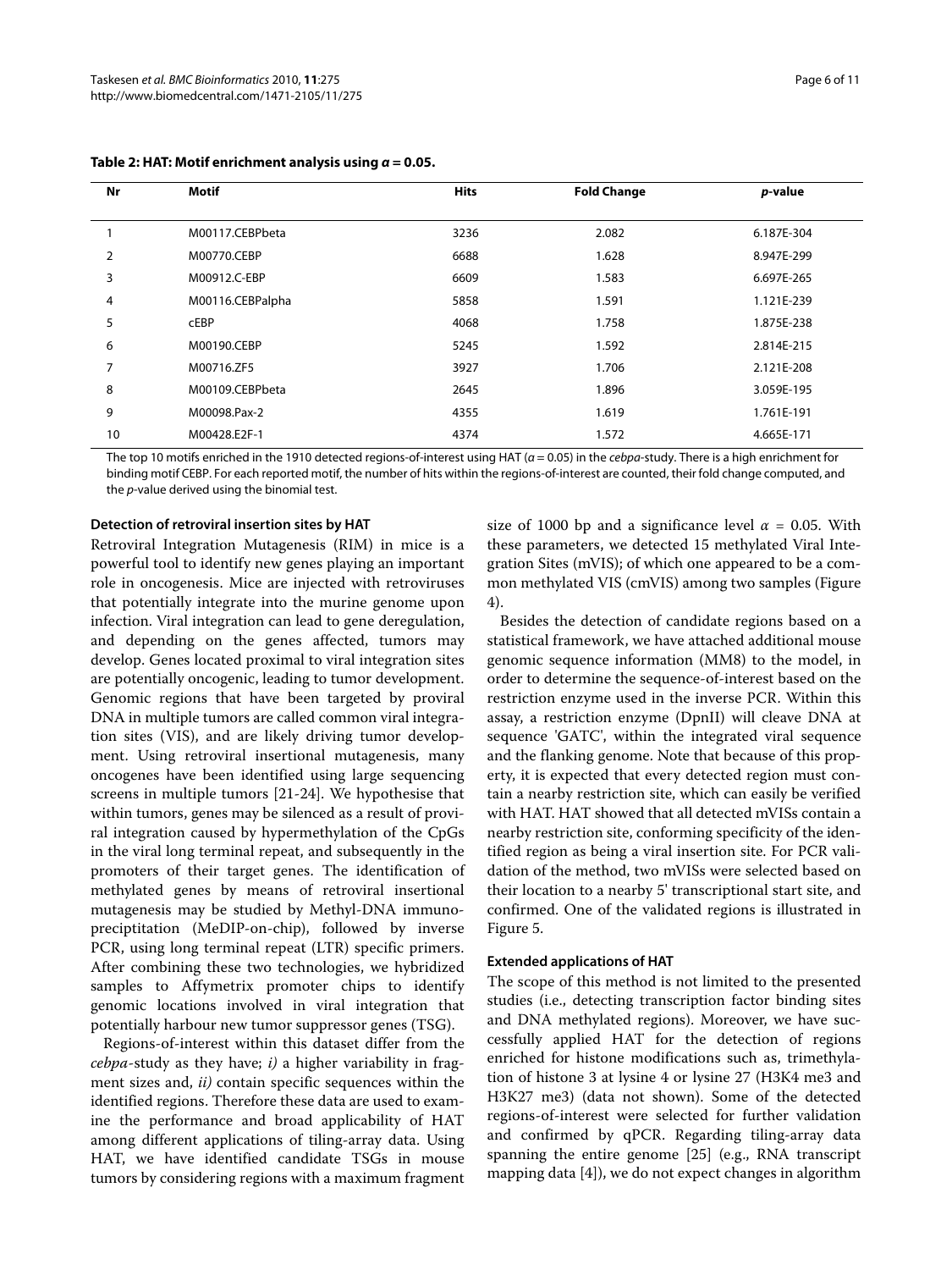<span id="page-6-0"></span>

performance (detection of regions-of-interest) due to an increased variability in hybridization consistency because the applied normalization method [\[11,](#page-10-9)[26\]](#page-10-20) corrects for two major causes of differences in hybridization consistency, i.e., probe sequence and presence of repeats within the genome. Furthermore, in addition to one-color arrays (e.g., Affymetrix tiling-arrays) we envision that HAT can also be applied on data stemming from two-color arrays (e.g., Nimblegen tiling-arrays), because data structure remains similar. We stress however that the normalization procedure is an important step and strongly depends on the type of tiling-array dataset.

#### **Conclusions**

Here we propose a statistical framework; HAT (Hypergeometric Analysis of Tiling-arrays) to analyze tilingarray data. We showed that the method is robust and has increased specificity in the detection of regions-of-interest in comparison with two alternative methods. This is achieved by computing the hypergeometric-probability for every detected region-of-interest, among different threshold levels of probe-intensities and window sizes,

while keeping control of the Family Wise Error (FWE) by employing Bonferroni correction. Besides the detection of regions-of-interest, HAT also determines sequencesof-interest, flanking genes and the distances to 5' transcriptional start sites on both DNA strands. We describe the performance of HAT, when applied to different experimental tiling-array datasets. For each experimental dataset, the selected downstream genes flanking the detected regions-of-interest were successfully confirmed by (q)PCR. We compared the detected regions-of-interest of HAT with two other methods (MAT [\[11\]](#page-10-9) and Starr [[14\]](#page-10-14)), and showed that HAT resulted in a reduced number of detected regions-of-interest using the same significance for both MAT and Starr. However, using motif enrichment analysis we showed that the regions-of-interest detected by HAT were more enriched for the expected binding motifs of CEBP compared to MAT and showed similar enrichment for Starr, illustrating increased specificity using HAT.

Besides analyzing ChIP-on-chip data, HAT is also suitable for the analysis of other types of tiling-array data. Applying HAT to the data from the MeDIP inverse-PCR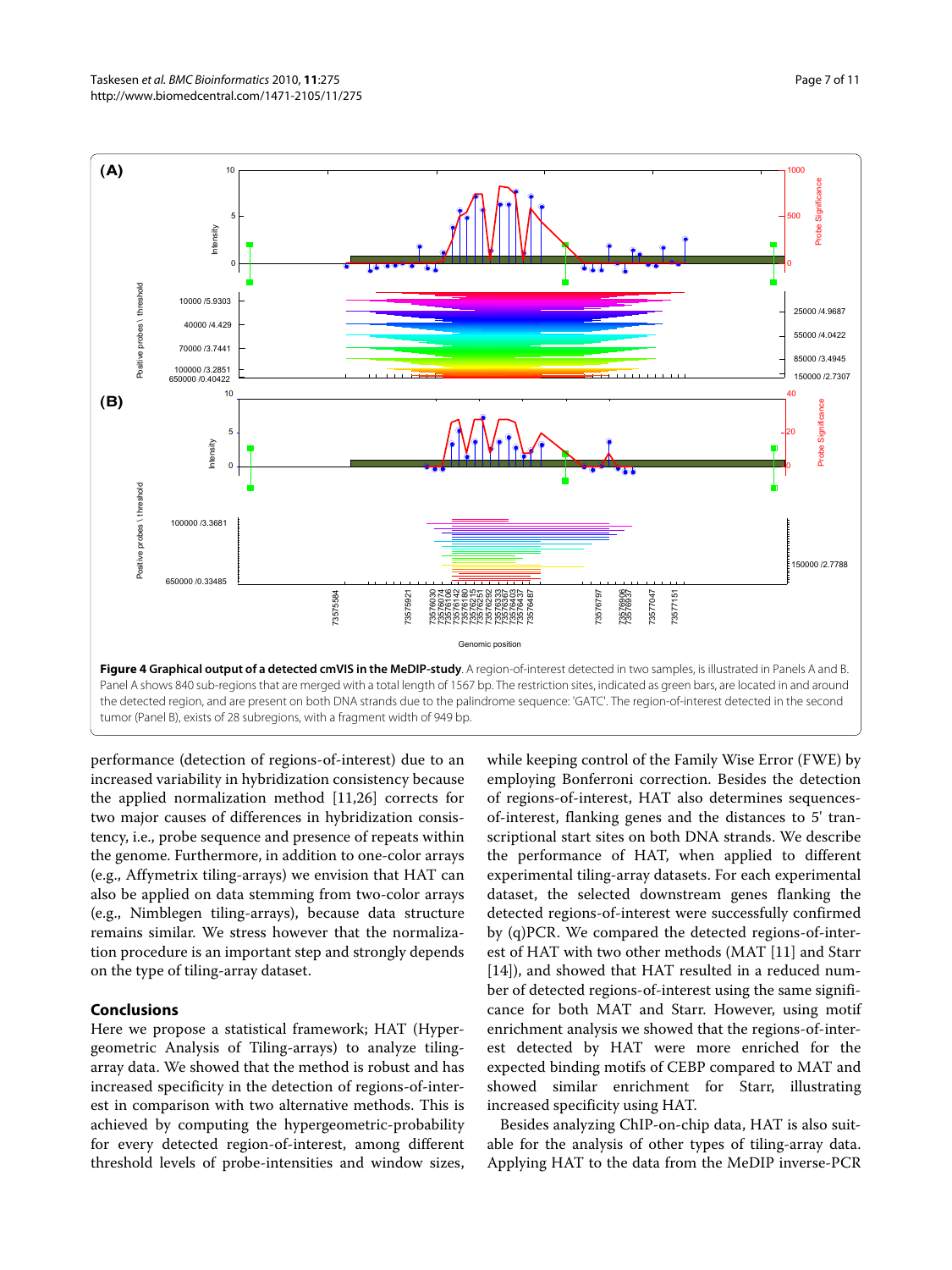<span id="page-7-0"></span>

and promoter-GeneChip hybridization experiment, we discovered mVISs and cmVIS that are subject to DNA methylation and identified the genes (unpublished data) that flank these methylated viral integration sites (Figure [4](#page-6-0) and [5](#page-7-0)).

HAT is applicable to detect regions-of-interest among the different applications of tiling-arrays, and has the advantage of being independent for thresholds, number of probes in a region and probe-resolution. It does not depend on setting various user defined parameters, except for the significance level and an optional maximum fragment size.

## **Methods**

Extracting candidate gene-regions based on high throughput data using tiling-arrays is a multi-step process (Figure [1\)](#page-1-0). The first step is to normalize the probeintensity data from the chip (Figure [1](#page-1-0)A). For this purpose, we utilize the normalization from Model-based analysis of tiling-arrays for ChIP-chip (MAT) [[11,](#page-10-9)[26\]](#page-10-20), but other normalization procedures can also be applied. The normalization procedure prevents systematic variation between experimental conditions, which are unrelated to biological difierences. As a result of this normalization, the probe-intensity values follow a normal distribution with a negative mean; hence the majority of probes have values below zero, and are ignored in all subsequent analyses. Probe-intensities that may be the result of hybridization of labeled DNA on the chip (e.g., were present in the immunopreciptitated chromatin sample), have values greater then zero and are used to determine candidate regions-of-interest.

After normalization, probe-intensities are discretized using a varying threshold and the significance of the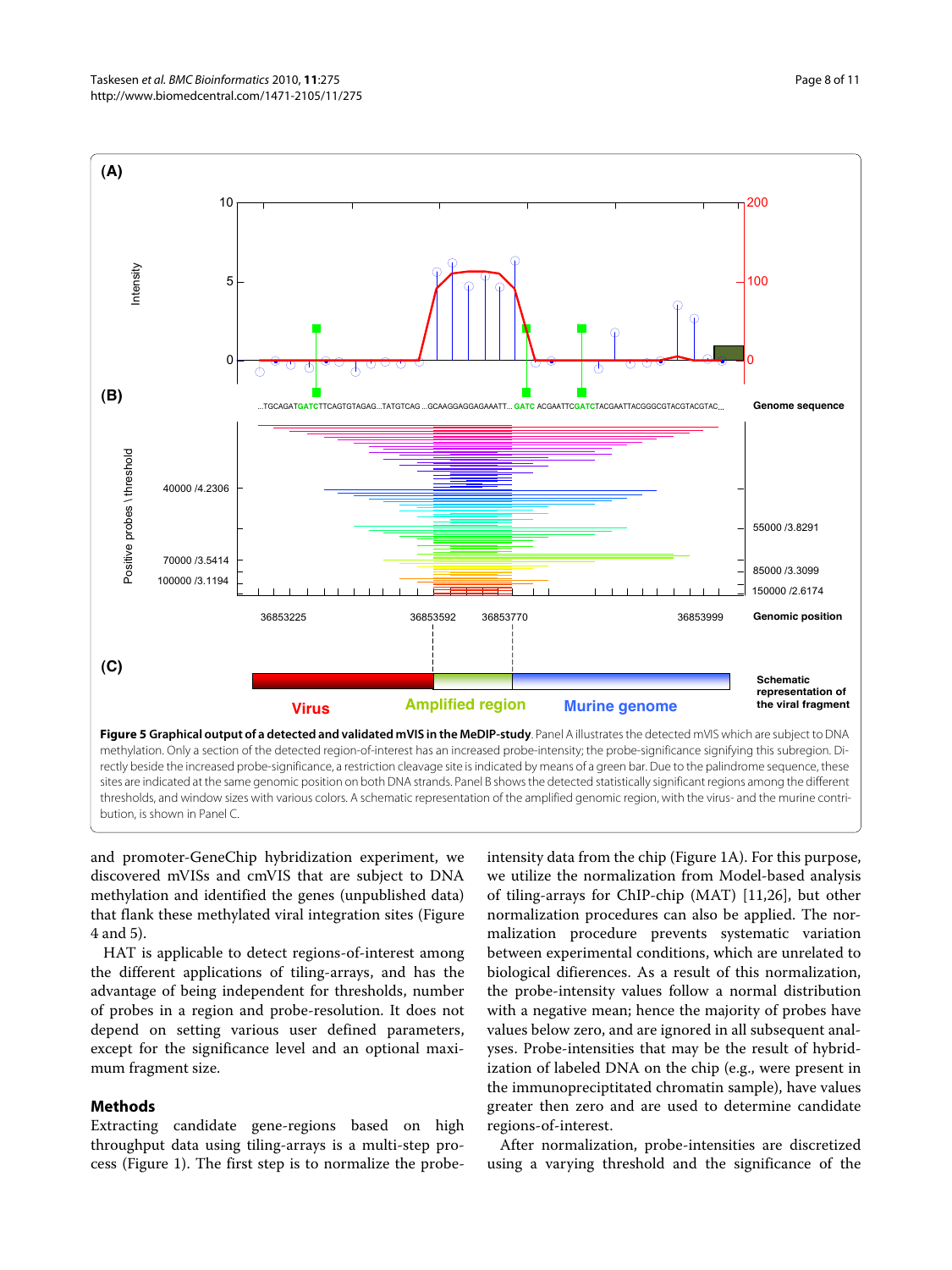probes within a varying window is determined. Significant window positions are then merged into the final regions-of-interest. We illustrate this approach in the simplified schematic representation shown in Figure [6](#page-8-0). In Figure [6](#page-8-0)A, eight probes are shown at an arbitrary genomic location. Their intensities are represented by vertical lollipops. The positive probes (six in this example) are assumed to be part of a possible candidate region. Probes with higher intensity levels are more likely to be the results of hybridization on chip, but the exact level of intensity for which this is the case is unknown. Therefore, multiple probe intensity levels are taken into account by varying the discretization threshold *t*. The number of probes that exceed this threshold (called positive probes) is denoted by *k*(*t*). Figure [6B](#page-8-0) and [6](#page-8-0)E, illustrates the thresholds  $k(t) = 2$  and  $k(t) = 4$ , respectively. All probes exceeding *t* are set to one, and those not exceeding the threshold *t* are set to zero.

To define a region-of-interest, we determine the significance of all possible window positions *g*, for which the window contains at least one positive probe. To account for the fact that the exact number of probes in a regionof-interest is undefined, and may differ greatly between different regions-of-interest due to differences in local probe-resolution; the window width *N* is varied. To prevent evaluating many highly similar windows, thereby incurring a high multiple testing penalty, only those window widths for which the number of probes in the window varies are evaluated. Therefore, *N* is defined in terms of the number of probes contained in the window. The number of positive probes in a window of width *N*, at genomic position *g*, for threshold value *t*, is denoted by  $x(g, t, N)$ . In the example presented in Figure [6,](#page-8-0) we varied

<span id="page-8-0"></span>

probe-intensities. Eight probes, with their genomic location, are shown in Panel A. Four of these have positive probe-intensities. The use of multiple thresholds, transforms continuous data into discrete data; as shown in Panel B and E. Various window scales N, are used to examine neighboring probes for their probe-intensities in Panel C and F. These windows will contain different number of positive probes. The hypergeometric probability is computed for every region-of-interest, and excludes a region-of-interest when the region is not statistically significant after correcting for a single positive probe in a region-of-interest and multiple testing. The remaining regions are merged for each  $k(t)$  (illustrated in Panel D, G, H) and then among all k(t) to a single region-of-interest (Panel I). To determine how often probes were detected in statistically significant regions, the probe-significance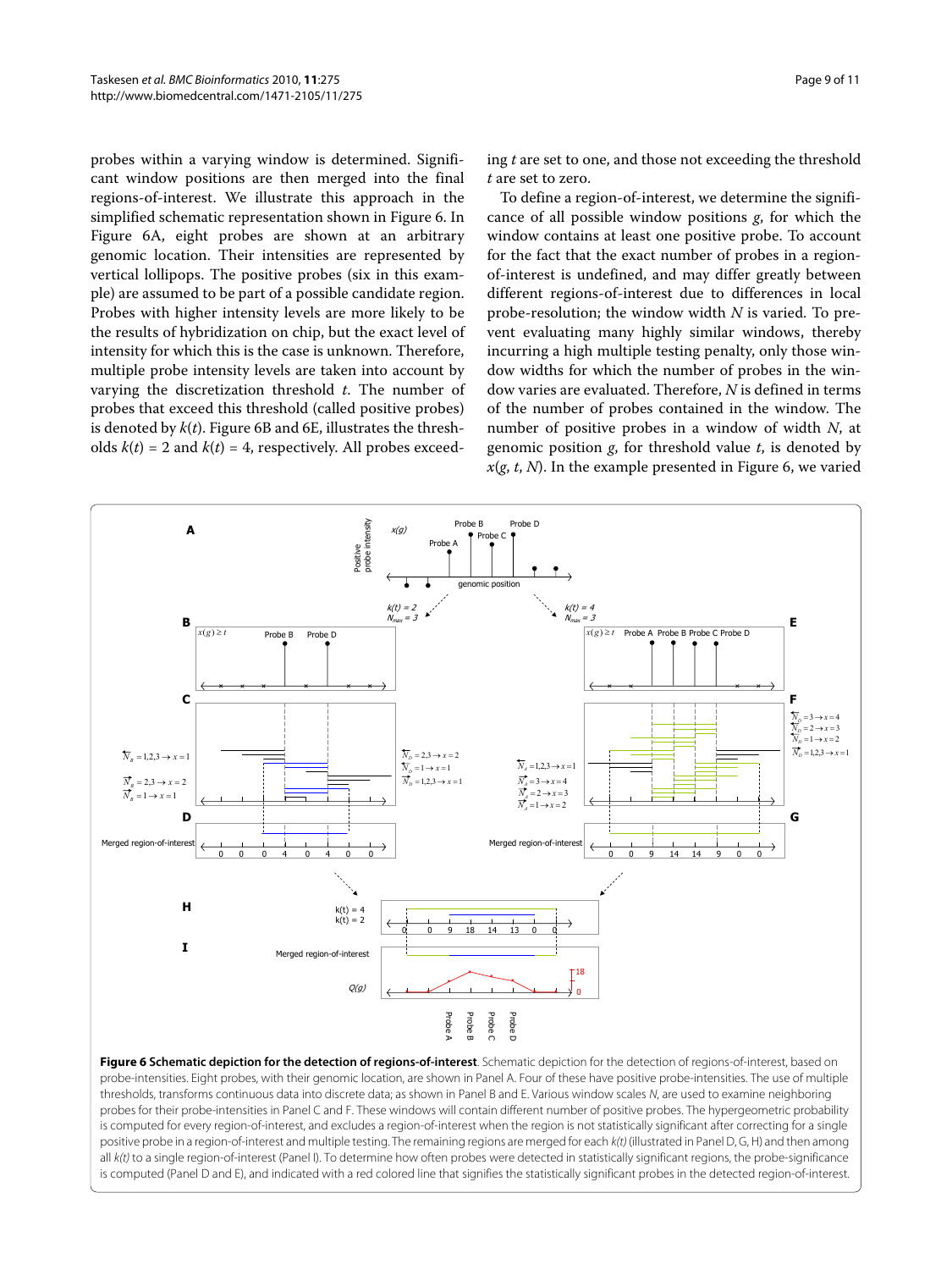*N* from 1 through to 3. For the case  $k(t) = 2$  (Panel B and C),  $x(g, t, N)$  ranges from 1 through to 2, and in case  $k(t) =$ 4 (Panel E and F),  $x(g, t, N)$  ranges from 1 through to 4.

For each window, a *p*-value is determined; defined as the probability of observing at least *x* positive probes in the window. For any window position *g*, threshold level *t* and window width *N*,  $p(g, t, N)$  is computed as:

$$
p(g, t, N) = P(X \ge x | g, t, N, x \ge 1) = \frac{P(x \ge x | g, t, N)}{P(x \ge 1 | g, t, N)}
$$
\n(1)

Note; that since we restrict each window to contain at least one positive probe to prevent evaluating useless window positions, this probability is conditioned on  $X \geq 1$ . All probabilities are computed using the hypergeometric distribution:

$$
P(x \ge x | g, t, N) = 1 - \sum_{i=0}^{N-1} \frac{\binom{k}{x} \binom{K-k}{N-x}}{\binom{K}{N}},
$$
 (2)

where  $K$  is a fixed parameter and represents the total number of probes present on the (e.g., promoter) chip. To correct for the number of tests performed, we apply Bonferroni correction, controlling the Family Wise Error per value of the threshold level as follows:

$$
p^* (g, t, N) = p(g, t, N) \cdot k(t) \cdot N
$$
 (3)

Based on this p-value, it is possible to exclude regions that do not reach a predefined significance level (*α*):

$$
S(g, t, N) = \begin{cases} 1 & \text{if } P^*(g, t, N) \le \alpha \\ 0 & \text{else} \end{cases}
$$
 (4)

Due to the use of various values for *t* and *N*, similar or partly overlapping regions are found. In order to find a single region-of-interest at the same genomic location, these overlapping regions are merged by joining regions with one or more overlapping probes. In our example, we assume for simplicity, that windows with  $x(g, t, N) \geq 2$  are statistically significant. These statistically significant regions are colored blue and green in Figure [6](#page-8-0)C and Figure [6F](#page-8-0) respectively. The merging procedure is illustrated in Figure [6D](#page-8-0), where four blue regions are merged into a single region, and in Figure [6](#page-8-0)G where 18 green regions are merged.

Finally, regions found for different threshold levels *t* are also merged (Figure [6](#page-8-0)H) into the final region-of-interest (Figure [6](#page-8-0)I). Regions-of-interest tend to be larger than the regions detected at a single setting of the threshold level, or single window width due to the merging of all these individual regions. To determine the most important parts of the region-of-interest, we introduce a probe-significance score *Q*(*g*), which reports how often probes were part of the statistically significant region. This score is illustrated by the red curve in Figure [6](#page-8-0)I, and computed as follows:

$$
Q(g)
$$
  
where  

$$
I(x(g, t, N)) = \begin{cases} 1 & \text{if } x(g) \ge t \\ 0 & \text{else} \end{cases}
$$

$$
I(x(g, t, N)) = \begin{cases} 1 & \text{if } x(g) \ge t \\ 0 & \text{else} \end{cases}
$$
(5)

In our example so far, regions are detected within a single sample. When multiple samples are available (for the same experiment), array-wise detection of regions-ofinterest is examined in order to detect common regionsof-interest (Figure [1](#page-1-0)D). A radius, defined in base pairs, can be defined to set the maximum distance between regions over multiple samples (default is zero).

#### **Additional properties of HAT**

The HAT method includes two additional properties beside the detection of regions-of-interest; *i)* The determination of sequences-of-interest surrounding and within the detected regions-of-interest, e.g., the enhancer binding protein Cebpa is known to interact with 'CCAAT' sequences, and it is therefore expected that detected regions-of-interest contain this sequence in a chromatin IP experiment. The presence, and positions of the sequences-of-interest can be indicated in the (graphical) output of HAT. In this graphical output, sequences are indicated with an upward facing green bar, indicating that the sequence is detected on the positive strand, or a downward facing green bar representing a sequence on the negative strand. *ii)* The determination of genes flanking the detected regionsof-interest. For every detected region-of-interest (for both up- and down-stream and forward and reverse DNA strands), the genes with the closest distance to the transcriptional start site are determined, and indicated in the (graphical) output.

To include these regions-of-interest and genes into the HAT method, the public genome-sequence (available for different model systems) can be utilized from the UCSC genome browser.

#### **Availability and requirements**

HAT is implemented in Matlab R2009b and is tested on Unix and MS-Windows. It is available on [http://](http://www.erasmusmc.nl/hematologie/) [www.erasmusmc.nl/hematologie/](http://www.erasmusmc.nl/hematologie/). The run time depends on the number of used threshold cut-off's as the computation complexity increases linear with the used